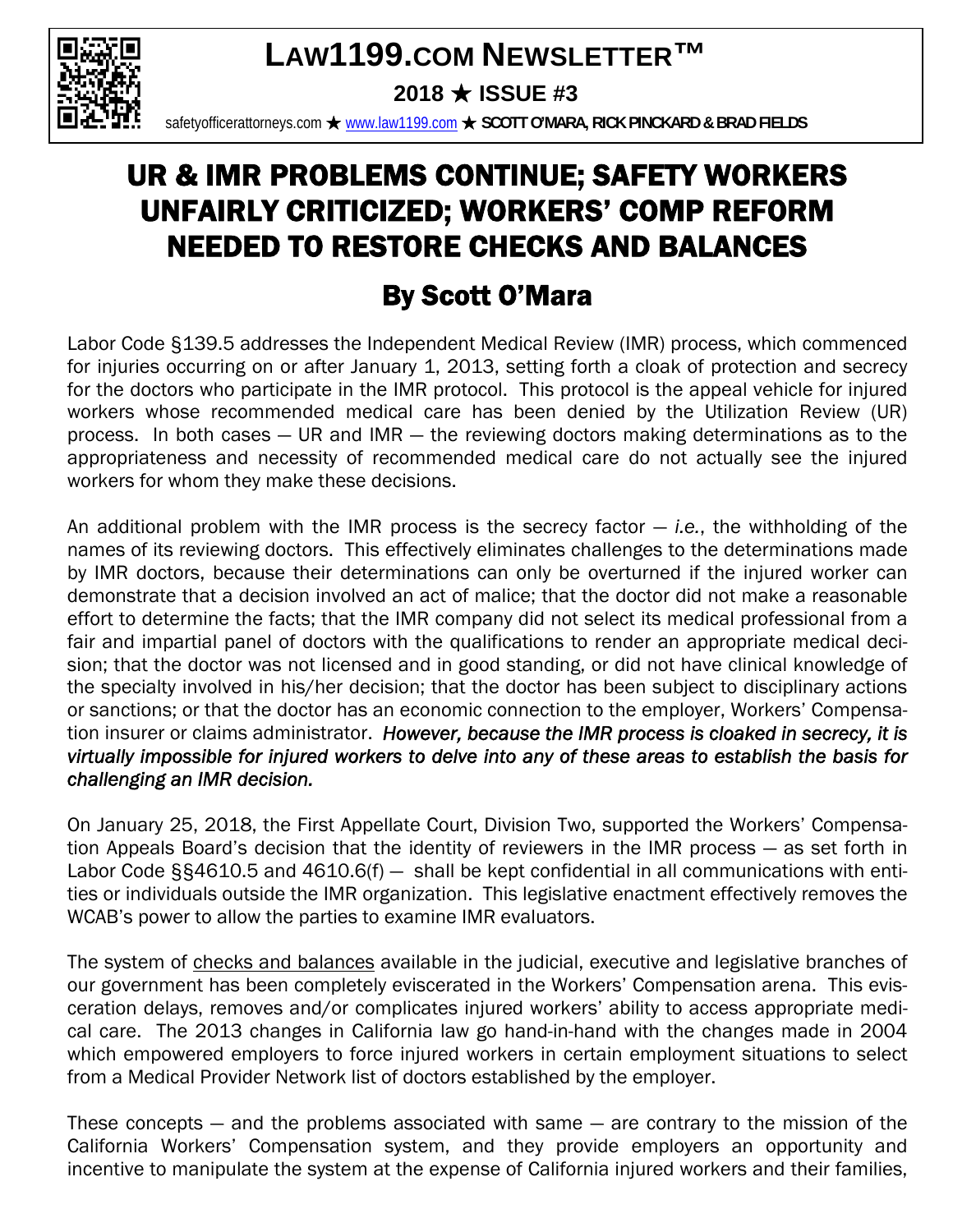not to mention society as a whole. The argument made for the IMR process is that it was initiated to expedite the Workers' Compensation system and provide injured workers with access which previously did not exist. However, while the current legislation may have been created with good intention, it unfortunately has produced just the opposite result.

Unfortunately, also, the press is now attempting to take issue with safety people facing the final years of their career while acknowledging their job-related injuries. Had they acknowledged these injuries earlier in their career, their employer may have intimidated them by asserting that they cannot perform their substantial duties. This attitude discourages some workers from acknowledging their injuries and seeking remedies at the time the injury occurred so they can continue with their employment.

The Deferred Retirement Option Plan (DROP) was created for the mutual benefit of the employer and the worker. Now, as safety officers — whether they be police, deputy sheriffs or firefighters reach the point of retirement and cessation of their employment by the DROP program or regular retirement, and they acknowledge their job-related injuries, the response of the news media is to question their veracity. Had these workers been able to access medical care expeditiously at the onset of their symptomatology, that could have cured or relieved the effects of their injuries and diminished their level of disability later in their career. However, this course of action frequently has not been allowed because of Utilization Review, Independent Medical Review, and/or threats of injured workers losing their employment for filing a claim. If safety officers do not seek medical care for their job-related injuries, a shift of economic responsibility occurs away from the employer — who has been a factor in the manifestation of the injuries — to the injured safety officers and their families.

In 1906, President Theodore Roosevelt stated: "Industrial accidents are a risk of the trade which the law must place on the employer who alone is able to pass it on to consumers, upon whom in justice all costs incident to the manufacture of a commodity should fall." In the situation of California workers — including safety officers — job-related injuries occur, and there are people who are motivated to continue with their employment; people who delay obtaining care for fear of losing their jobs; and people who cannot access medical care in a reasonable and appropriate manner because of the UR and IMR processes currently in existence.

California Workers' Compensation legislation has attempted to shift the blame and costs for work injuries to the workers themselves by taking certain cases out of context and trying to use those as a standard for all workers, This is clearly a violation of the California Constitution, Article XIV, Section 4, which specifically states that the Workers' Compensation system "includes adequate provisions for the comfort, health and safety and general welfare of any and all workers and those dependent upon them for support to the extent of relieving from the consequences of any injury or death incurred or sustained by workers in the course of their employment", with "full provision for such medical, surgical, hospital and other remedial treatment as is requisite to cure and relieve from the effects of such injury".

The mischaracterization of the Los Angeles Fire and Police as to the level of cases they have filed fails to acknowledge the age of the workers, the length of time worked, the tremendous physical